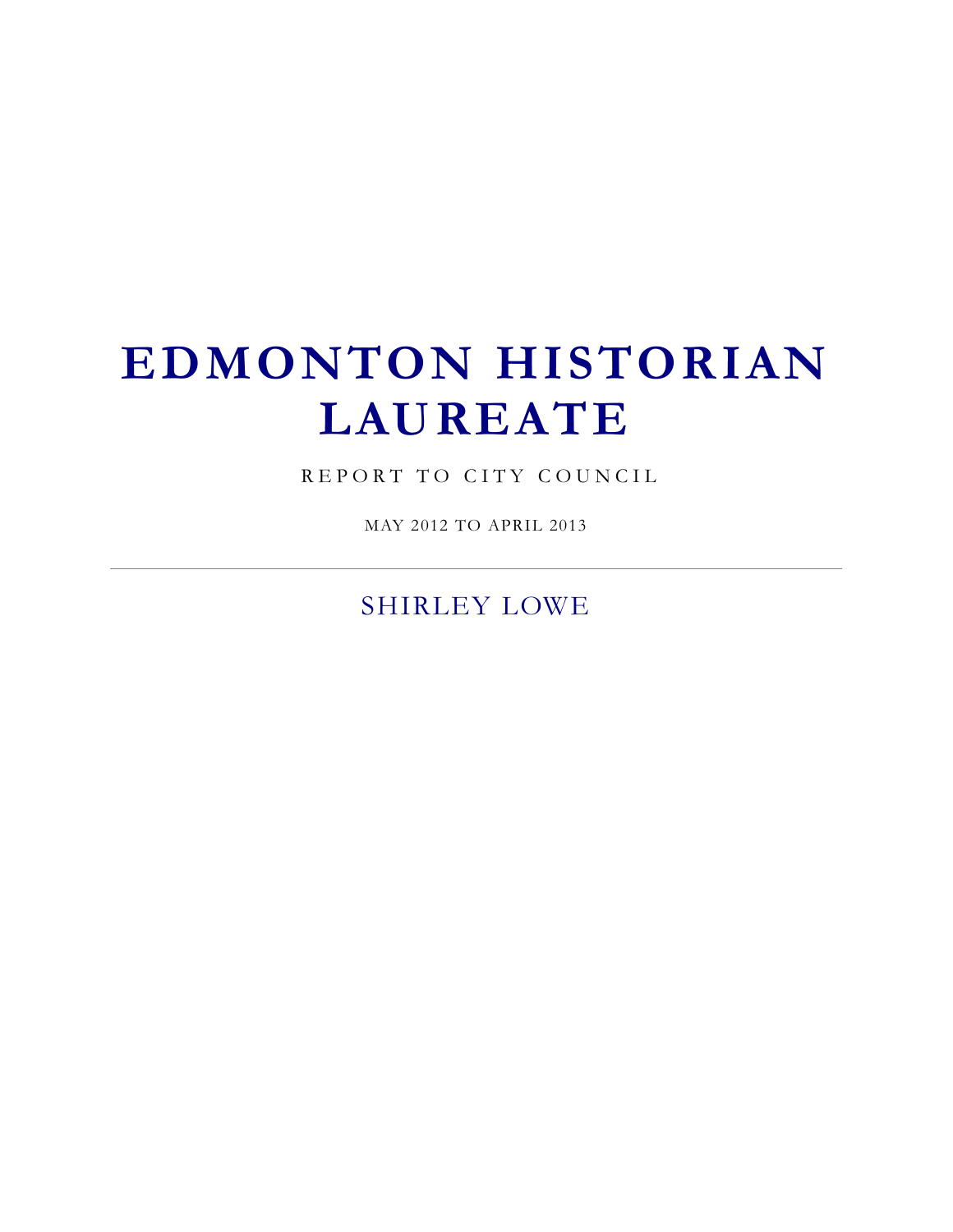# **CONTENTS**

#### **Events:**

- **Presentations & Greetings**
- **Tours**
- **Articles**
- Attendance at Heritage Events
- **Media**
- **Meetings**
- **Projects in progress**
- **Projects planned**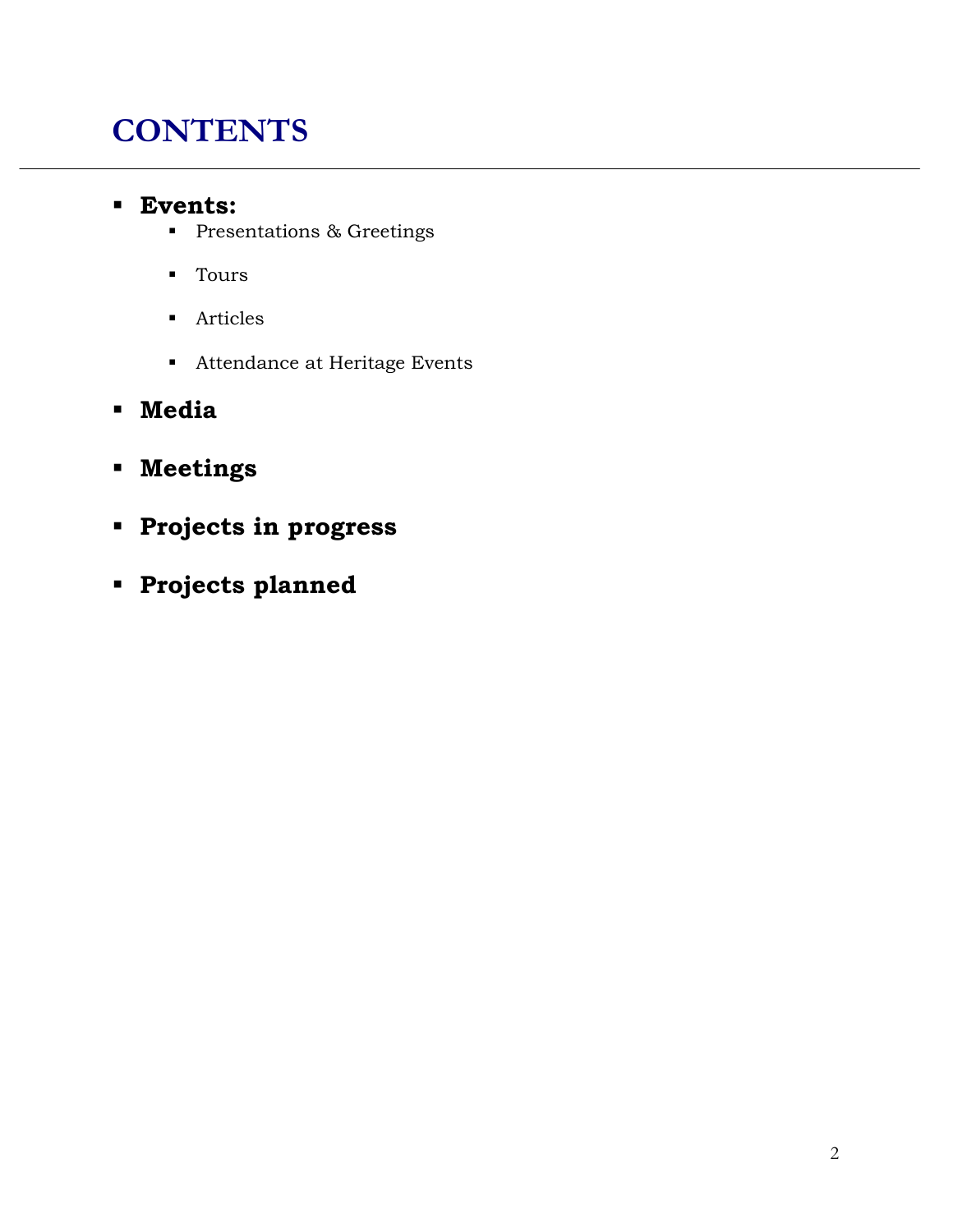#### **P R E S E N T A T I O N S & G R E E T I N G S :**

- **Glenora Rotary Club breakfast meeting:** Explaining the Historian Laureate.
- **Connect Africa: City Hall** a celebration of Africans in Edmonton. Spoke about the importance of cultural diversity.
- **Chinatown History: City of Edmonton Archives –** PowerPoint presentation about Edmonton's Chinatowns during the city wide community facilities open house.
- **Papaschase Reconciliation:** The importance of working together.

#### **TOURS:**

- **Old Strathcona 1912 Buildings Tour:** 1912 was the year that many of Old Strathcona's permanent buildings were completed and the year of amalgamation of Strathcona and Edmonton.
- **Communities in Bloom Bus Tour:** Tours of the historic main streets of Old Strathcona, Alberta Avenue and 124 St. Drove through Chinatown and Little Italy.

#### **ARTICLES:**

- **Edmonton and District Historical Society Newsletter:** Historian Laureate Update.
- **Queen Alexandra Community Newsletter:** How to Research Your Historic House

# **ATTENDANCE AT HERITAGE EVENTS:**

- **Communities in Bloom Judges Luncheon***:* Precursor to the Communities in Bloom conference in Edmonton and a chance to discuss Edmonton's origins. Gene Dub led the tour of the Alberta Hotel replica.
- **Historical Board Awards Ceremony**: People and places were honoured for their place in Edmonton's history.
- **Government House Centenary Celebrations**: Edmonton's Historian Laureate was invited to the event.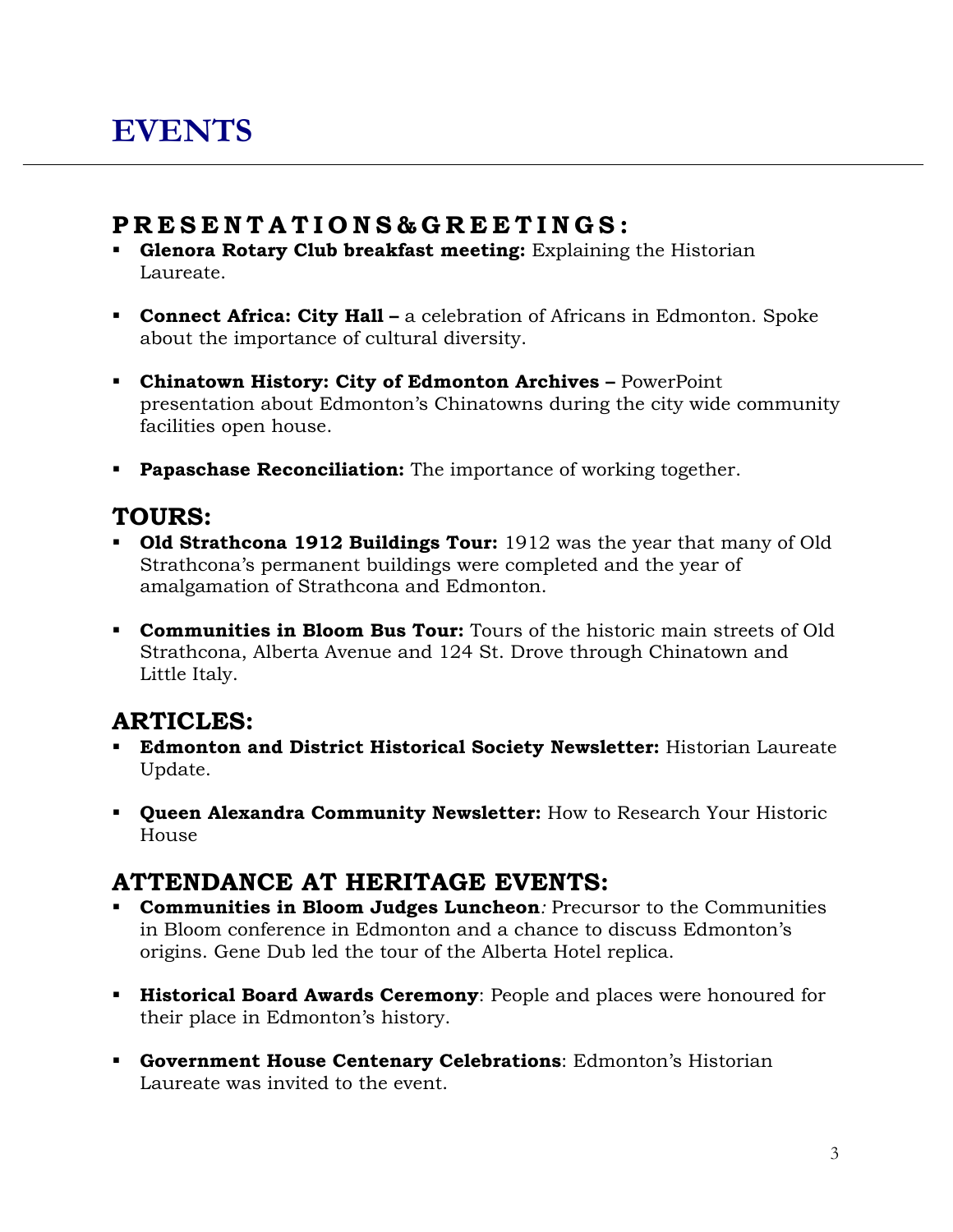#### **HISTORIAN LAUREATE**

- **Shaw TV:** What does the Historian Laureate do? What are the significant heritage areas in Edmonton?
- **Global TV:** Gord Steinke interview about the work of a Historian Laureate in Edmonton

#### **EDMONTON EXHIBITION**

 **CBC Radio Wildrose Country (Calgary):** The name change and the evolution of the festival over the years.

### **ALBERTA LEGISLATURE BUILDING**

- **Edmonton Journal:** the 100th anniversary discussion
- **CBC Radio Active:** how significant was the building to Edmonton?

# **1912**

**Shaw TV:** 1912 was the year that Edmonton completed much of its significant developments.

### **BLOGS**

**Todd Babiak:** Local context and heritage is vital to the identity of our city.

### **HERITAGE AND SOCIAL MEDIA**

 **Global TV:** How social media makes heritage more accessible. There are two web sites that collect photos of Edmonton's past.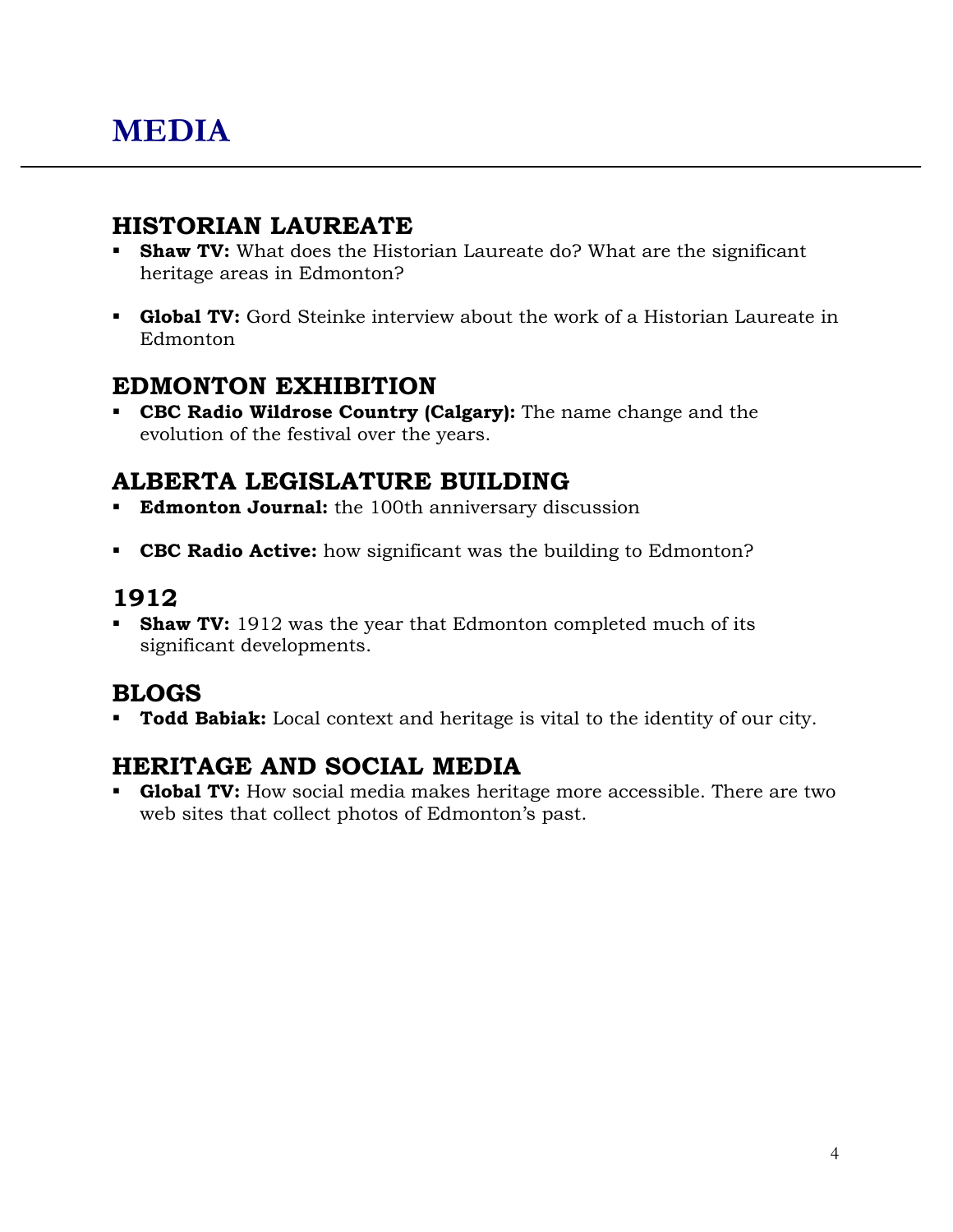# **MEETINGS**

#### **HERITAGE ORGANIZATIONS:**

- Edmonton Historical Board (2)
- Heritage Council (3)
- City Hall School Program Planning Meetings (2)
- Nii Koney; Nile Foundation
- Junior League: Calgary & Edmonton Museum

# **COMMUNITY**

- Bonnie Doon history author
- Poet Laureate collaboration: Anna Marie Sewell
- Interviews with owners/managers of heritage buildings in Old Strathcona
- **Interview for Chinatown/McCauley history**